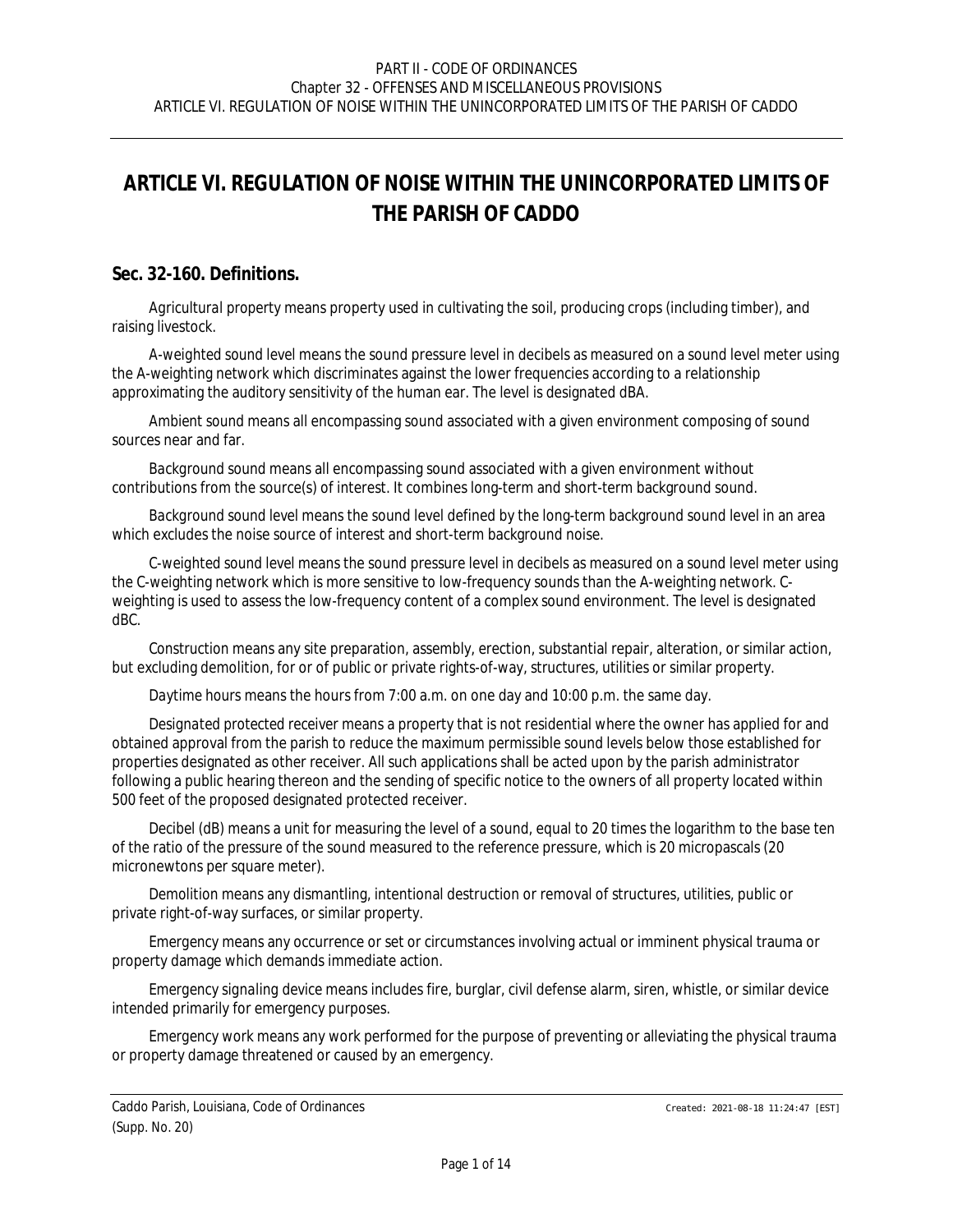*Engine brake* (commonly referred to by brand names such as Jacobs Brake or Dynatard brake) means an engine retarder, compression release engine brake or dynamic braking device utilizing engine backpressure that converts an operating diesel or gasoline engine into a power absorbing mechanism for the purpose of retarding the forward motion of a vehicle.

*Impulsive sound* means a sound of short duration, usually less than two seconds, with an abrupt onset and rapid decay. Examples of sources of impulsive sound include explosions, drop forge impacts, hammering, and the discharge of firearms.

*Lasting activity* means an activity that is associated with the intended long-term use of the property.

*Long-term background sound* means the background sound during a measurement period after removing the short-term background sound. It is considered to be approximately stationary during the measurement period and the sound sources captured can be described statistically over the measurement period.

*Muffler or sound dissipative device* means a properly functioning system for abating the sound of escaping gasses on equipment where such a device is part of the normal configuration of the equipment.

*Nighttime hours* means the hours between 10:00 p.m. on one day and 7:00 a.m. the following day.

*Noise* means any sound which annoys or disturbs humans or which causes or tends to cause an adverse psychological or physiological effect on humans.

*Noise control officer (NCO)* means the department having lead responsibility for this article.

*Noise sensitive receiver* means includes, but is not limited to, a property where a school, hospital, nursing home, church, court, public library, or similar institution is located.

*Other receiver* means all property other than residential property, agricultural property, noise sensitive receivers and designated protected receivers.

*Plainly audible[i]*means any sound that can be detected by a person using his or her unaided hearing faculties.

*Property line* means with respect to single occupancy properties, the line along the ground surface and its vertical extension that separates the real property owned, leased, or occupied by one person or entity from that owned, leased, or occupied by another person or entity. With respect to shared occupancy properties the term shall mean the imaginary line that represents the legal limits of occupancy of any person or entity who owns, leases, or otherwise occupies an apartment, condominium, hotel or motel room, office, or any other type of occupancy from that of other occupants.

*Pure tone* means any sound which can be distinctly heard as a single pitch or a set of single pitches.

*Qualified professional in environmental noise* means an individual who has education or training in environmental noise measurement instruments and practices and has experience in the performance of environmental noise measurements. If necessary for the purposes of this article, the individual must also have experience in the assessment and mitigation of environmental noise.

*Receiving property type* means the property designations identified in this article for the purpose of determining the maximum permissible sound levels for a regulated receiver.

*Receptor* means an occupied structure or outdoor public space (e.g. park, playground, etc.) located on a regulated receiver property.

*Regulated receiver* means any real property designated as a residential property, designated protected receiver, noise sensitive receiver, or other receiver.

*Residential property* means any real property developed and used for human habitation that contains living facilities, including provisions for sleeping, eating, cooking, and sanitation, unless such premises are actually occupied and used primarily for purposes other than human habitation.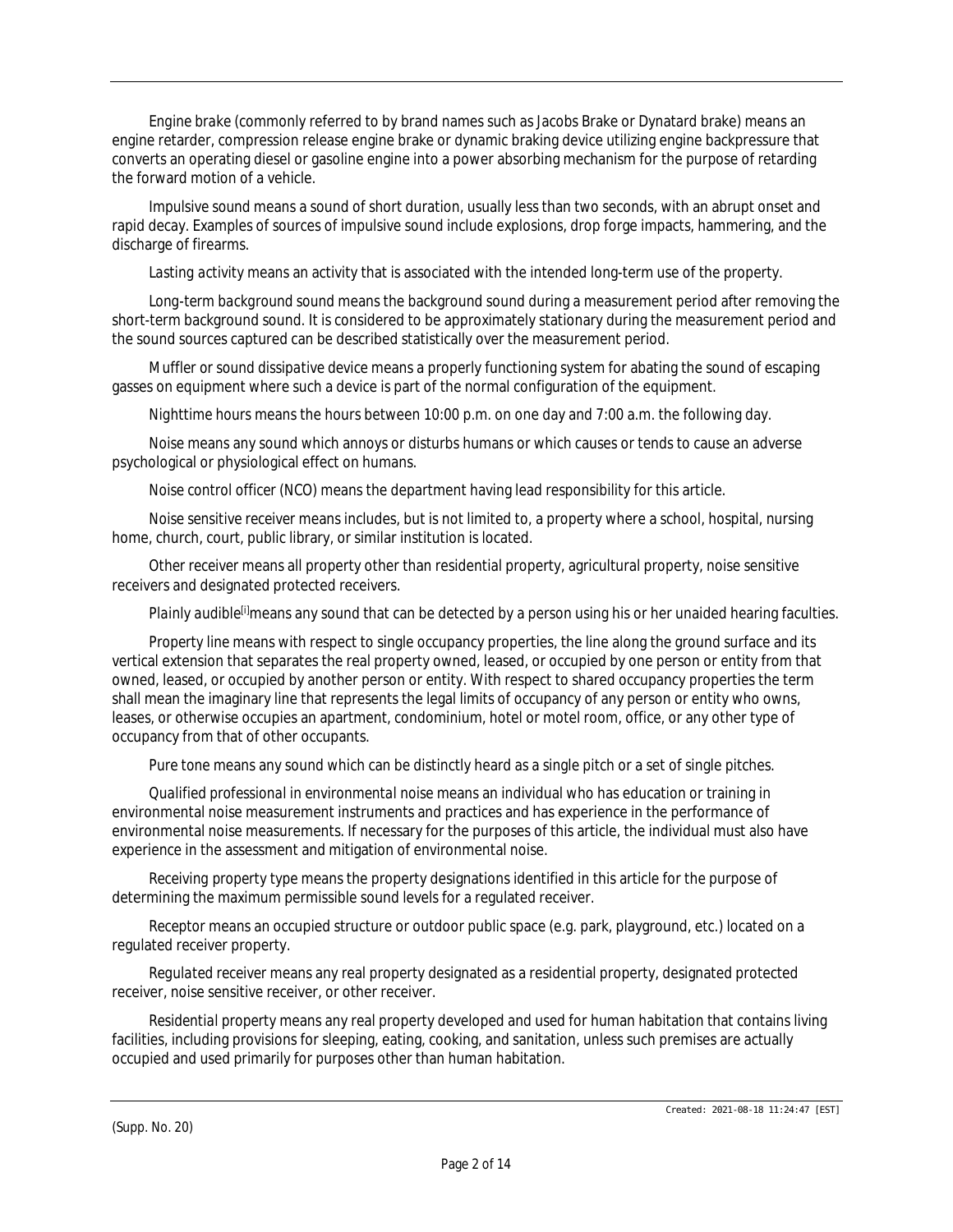*Short-term background sound* means consists of one or more infrequent sound events and is relatively loud compared to the long-term background sound. The time of occurrence of these events cannot be described statistically over the full measurement period means e.g. barking dog, accelerating vehicle, aircraft flyover, etc.

*Significant noise generators (SNG)* means those land uses that are known or may reasonably be expected to generate noise upon adjacent properties that exceeds the limits set forth in this article.

*Sound level* means the sound pressure level obtained by the use of a sound level meter. If a frequencyweighting network is used, such as A or C, then the level shall be indicated as dBA or dBC, respectively. If a frequency weighting is not used, then the un-weighted or flat level shall be indicated as dB(Flat). Frequencyweighted networks shall comply with the American National Standards Institute specifications for sound level meters (ANSI S1.4-1983 (R2006)) or the latest approved revision thereof.

*Sound level meter* means an instrument which includes a microphone, amplifier, RMS detector, integrator or time averaging device, output meter, and weighting networks used to measure sound pressure levels. The instrument should meet requirements for a Type 1 or Type 2 sound level meter as specified in the American National Standards Institute specifications for sound level meters (ANSI S1.4-1983 (R2006)), or the latest approved revision thereof.

*Sound pressure* means the instantaneous difference between the actual pressure and the average or barometric pressure of a given point in space, as produced by sound energy.

*Sound pressure level* means 20 times the logarithm to the base ten of the ratio of the RMS sound pressure to the reference pressure of 20 micropascals (20 micronewtons per square meter). The sound pressure level is denoted  $L_p$  or SPL and is expressed in decibels (dB).

*Temporary noise event* means an activity that generates noise which could impact a protected receiver and occurs over the course of up to 14 consecutive days. The use of the term "temporary" is relative to the acoustic tolerance of a noisy activity and does not speak to whether that activity is associated with the intended long-term use of the property.

*Temporary activity* means an activity that is planned to occur for a pre-determined, finite length of time. Examples include but are not limited to construction, maintenance, and drilling of wells.

*Utility* means a business entity subject to government regulation that provides an essential commodity or service such as, but not limited to, water, electric, electric distribution, gas, gas distribution, gas transmission, gas gathering and telephone.

*Workover operation* means a term used in the oil and gas industry meaning work performed in a well after its initial completion.

#### (Ord. No. 5072, § 32-20, 3-3-2011; Ord. No. 6020 , 12-3-2020)

[i] "Plainly audible" is a standard used in multiple United States jurisdictions. (See State v. Ewing, 81 Hawaii 156, 914 P.2d 549 (App. 1996)) The standard has been held as neither vague nor overbroad and provides a clear understanding to those it regulates.

## **Sec. 32-161. Authority having jurisdiction (AHJ).**

- (a) The noise ordinance shall be enforced by a noise control officer (NCO). The requirements to be an NCO are established as follows:
	- (1) An employee of the parish who is trained to perform noise enforcement activities.
	- (2) An employee who has received noise enforcement training. The employee must be acting within his or her designated jurisdiction and must be authorized to issue a summons in order to be considered a noise control officer.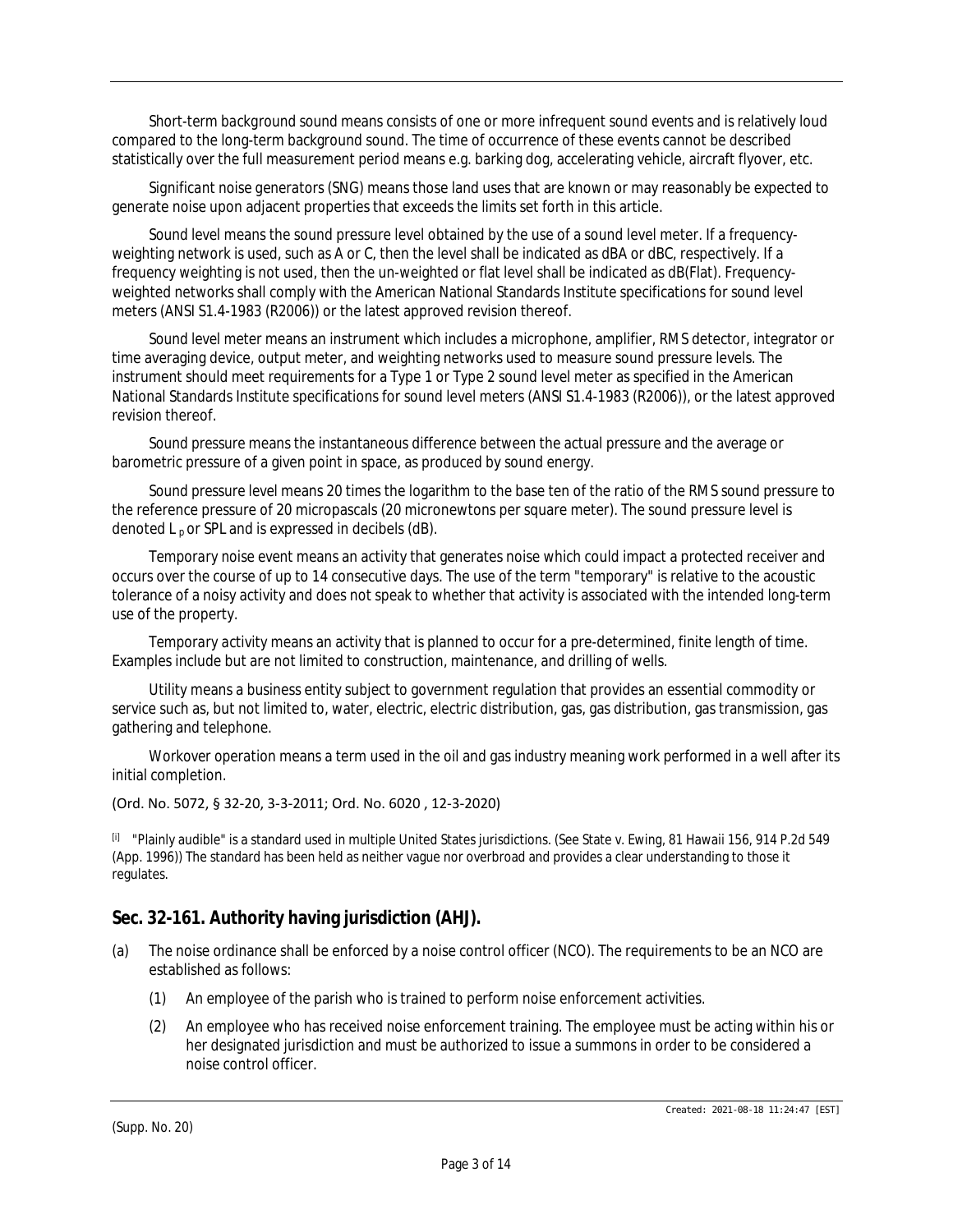- (b) Powers means noise control officers shall have the power to:
	- (1) Coordinate the noise control activities of all departments in the parish and cooperate with all other public bodies and agencies to the extent practicable;
	- (2) Review the actions of the parish and advise of the effect, if any, of such actions on noise control;
	- (3) Review public and private projects, subject to mandatory review or approval by other departments or boards, for compliance with this article;
	- (4) Issue permits;
	- (5) Investigate and pursue possible violations of this article for sound levels which equal or exceed the sound levels set forth in section 32-163, when measured at a receiving property located within the designated jurisdiction of the noise control officer, in accordance with section 32-165 below;
	- (6) Cooperate with noise control officers of adjacent municipalities in enforcing one another's noise ordinances; and
	- (7) Determine if a complaint is frivolous, duplicitous, or vexatious.

(Ord. No. 5072, § 32-21, 3-3-2011)

## **Sec. 32-162. Applicability.**

- (a) This article applies to sound originating from or received at or within the property line of the following property types:
	- (1) Residential property.
	- (2) Designated protected receiver.
	- (3) Noise sensitive receiver.
	- (4) Other receiver.
- (b) All significant noise generators permitted or initiated on or after the adoption date of this article shall be subject to the regulations contained herein.
- (c) A noise generator existing prior to the date of adoption of this article is subject to the regulations contained herein if the actions of the noise generator constitute a new use. A significant increase in acoustic conditions at a regulated receiver constitutes a new use for the noise generator if the conditions are due to the following:
	- 1. Changes in the operation of the noise generator,
	- 2. Modifications to or addition of equipment,
	- 3. Changes to the physical layout of the noise generating property,
	- 4. Facility expansion, or
	- 5. Any action on the part of owner or operator that leads to an increase in sound level, or an increase in the frequency or number of occurrences of temporary noise events, at a regulated receiver.

A significant increase in acoustic conditions at a regulated receiver includes an increase in sound level by more than 5 dBA or an increase to the applicable levels in Table 1, whichever is greater, or an increase in frequency (or number) of occurrences.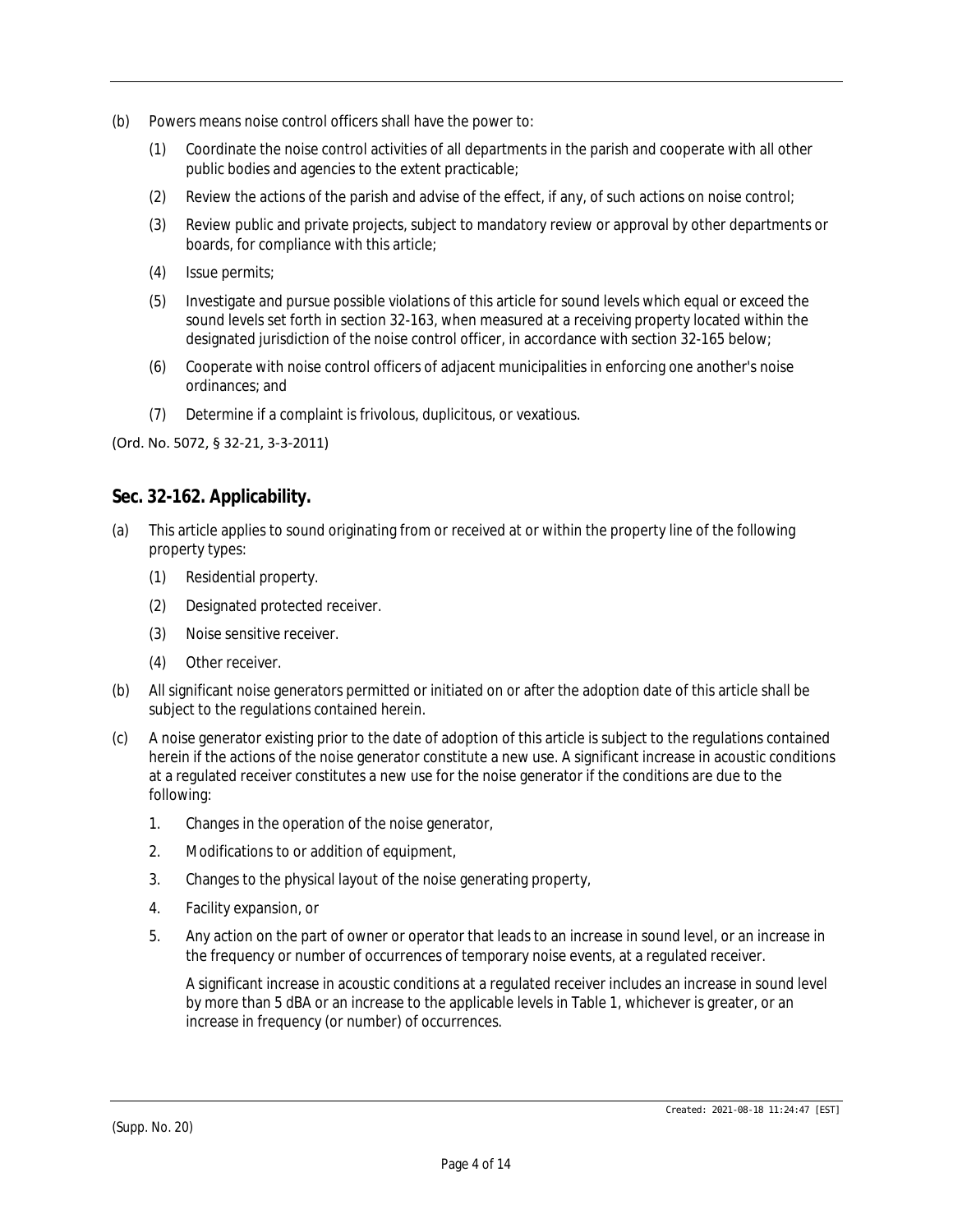Nothwithstanding the foregoing, a significant increase in acoustic conditions at a regulated received will not constitute a new use if caused solely by increased utilization of the noise generator, not to exceed its design or permitted capacity.

- D. For a change in designation of a receiving property type that decreases the maximum permissible sound levels at a property, the regulated levels corresponding to the new designation shall only apply to noise generators beginning operation, or which constitute new uses for existing noise generators, on or after the date of approval of the new designation. Existing noise sources associated with lasting activities at the time of the change in property type designation shall be treated as part of the background sound at the receiving property.
- E. All noise sources in existence prior to April 1, 2011 shall continue to be regulated by ordinances in effect prior to the effective date of this article.

(Ord. No. 5072, § 32-22, 3-3-2011)

## **Sec. 32-163. Maximum permissible sound levels.[ii]**

(a) No person or entity shall cause, allow, or permit the operation of any source of sound which creates a sound level that exceeds the background sound level by more than 5 dBA or the applicable levels in Table 1 at a regulated receiver, whichever is greater, when measured in accordance with section 32-165. For compliance purposes, if the background sound level cannot be determined in accordance with section 32-165, the levels listed in Table 1 relative to the receiving property type shall be used. For planning and permitting purposes, a noise survey is required to determine the background sound level at the nearest or most impacted property, and the survey must be conducted in accordance with section 32-165. Once a noise survey has been reviewed and approved by the AHJ, the established background sound level will apply to all properties considered by the noise survey until another noise survey is approved by the AHJ. The sound level shall be measured at or within the receiving property line in accordance with section 32-165.

Table 1: Maximum permissible A-weighted sound levels (dBA) listed by receiving property type and time of day.

| Outdoor;I;  |                 |       |             |         |          |         |
|-------------|-----------------|-------|-------------|---------|----------|---------|
| Receiving   | Noise           |       | Residential |         | Other    |         |
| Property    | Sensitive       |       | 0r          |         | Receiver |         |
| Type:       | Receiver        |       | Designated  |         |          |         |
|             |                 |       | Protected   |         |          |         |
|             |                 |       | Receiver    |         |          |         |
| Time:       | 7a.             | 10p.  | 7a.m        | 10p.m.- | 7a.m.-   | 10p.m.- |
|             | $m -$           | $m -$ | $\cdot$     | 7a.m.   | 10p.m.   | 7a.m.   |
|             | 10 <sub>p</sub> | 7а.   | 10p.        |         |          |         |
|             | .m.             | m.    | m.          |         |          |         |
| Maximum     | 50              | 45    | 55          | 50      | 60       | 60      |
| permissible |                 |       |             |         |          |         |
| A-weighted  |                 |       |             |         |          |         |
| sound       |                 |       |             |         |          |         |
| level, dBA* |                 |       |             |         |          |         |

\*maximum permissible levels are subject to Sections 32-163.B, 32-163.C, 32-163.D, and 32-163.E.

(b) A temporary noise allowance can be applied to the levels determined in section 32-163(a). This allowance accounts for a receiver's added tolerance for known temporary noise events due to temporary activities of up to 14 days. The allowance requires that the party responsible for the noise source inform the potentially

(Supp. No. 20)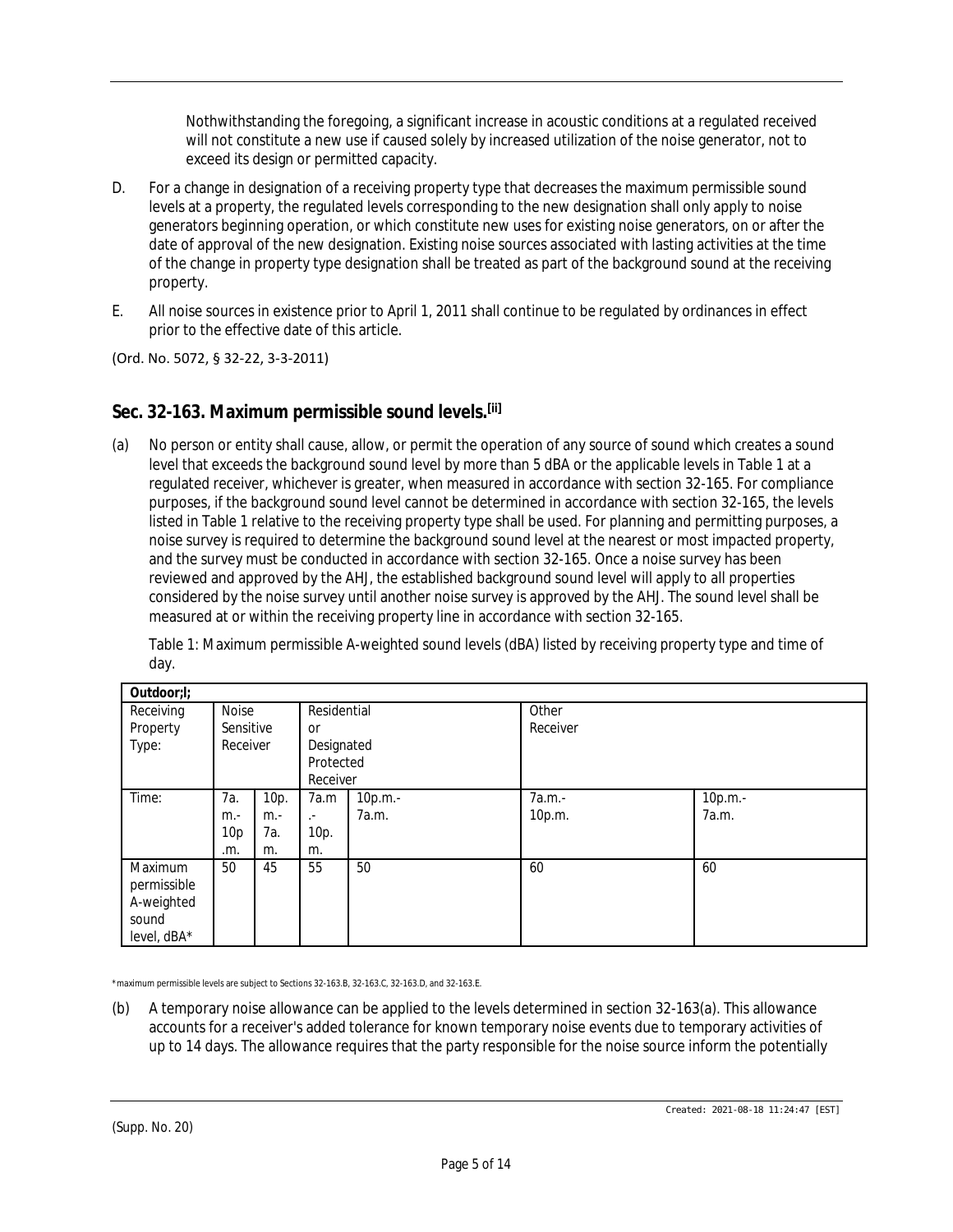impacted recipients of the duration and nature of the noise. A temporary noise allowance can occur only once every 90 days for whatever duration of that activity consistent with the following:

- (1) For noise events lasting one day or less, a 15 dB increase in maximum permissible A-weighted sound level is permissible.
- (2) For noise events lasting up to 14 consecutive days, a 10 dB increase in A-weighted sound level is permissible.
- (3) For any noise events lasting longer than 14 days, the noise associated with that temporary activity is not considered a temporary noise event.
- (c) *Low frequency noise limit:*
	- (1) No person or entity shall cause, allow, or permit the operation of any source of sound which creates low-frequency outdoor sound levels in the 31.5 and 63 Hz octave bands that exceed 65 dB(Flat) or exceeds the background sound levels in the 31.5 and 63 Hz octave bands by more than 5 dB(Flat), whichever is greater.
- (d) *Impulsive noise limit:*
	- (1) No person or entity shall cause, allow, or permit the operation of any source of sound which creates impulse sound levels that exceed the background sound level by 15 dBA at or within the receiving property line in accordance with the impulsive measurement requirements of section 32-165.
- (e) *Tones:*
	- (1) No person or entity shall cause, allow, or permit the operation of any source of sound which creates a pure tone where the one-third octave band sound pressure level in the band of interest exceeds the arithmetic average of the sound-pressure levels for the two adjacent one-third octave bands by the corresponding decibel (dB(Flat)) values as follows:
		- a. Five dB for center frequencies of 500 Hertz and above,
		- b. Eight dB for center frequencies between 160 and 400 Hertz, and
		- c. Fifteen dB for center frequencies less than or equal to 125 Hertz.

#### (Ord. No. 5072, § 32-23, 3-3-2011)

[ii] Maximum permissible sound level: The predetermined levels are defined by the receiving property type. The levels in Table 1 are based on the World Health Organization's Guidelines for Community Noise (1999) in conjunction with analysis of onsite measurements conducted throughout the parish.

## **Sec. 32-164. Exemptions and restricted uses.**

The following standards shall apply to the associated activities or sound sources below:

- (1) Emergency signaling devices are exempt from section 32-163 in the case of an emergency and the following cases:
	- a. Testing of an emergency signaling device shall occur between 7:00 a.m. and 7:00 p.m. Any testing shall use only the minimum cycle test time. In no case shall such test time exceed five minutes. Testing of the emergency signaling system shall not occur more than once in each calendar month.
	- b. Sounding or permitting the sounding of any exterior burglar or fire alarm or any motor vehicle burglar alarm, shall terminate within 15 minutes of activation unless an emergency exists. If a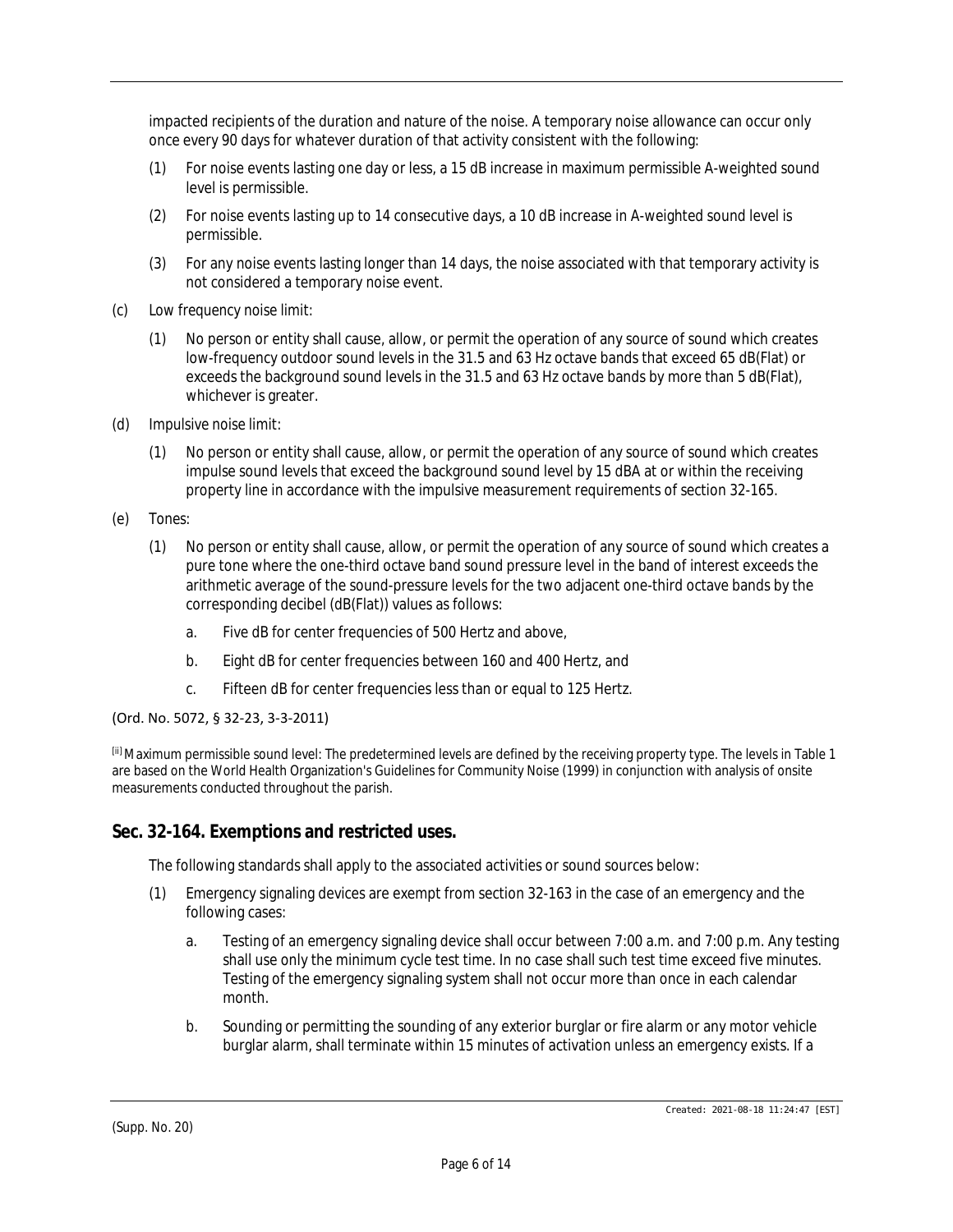false or accidental activation of an alarm occurs more than twice in a calendar month, the owner or person responsible for the alarm shall be in violation of this section.

- c. Testing of an emergency signaling device in accordance with state and federal regulations.
- (2) Nonemergency signaling devices operated by houses of religious worship, ice cream trucks, seasonal contribution solicitors, or by governmental entities or railroads for traffic control purposes are exempt from the operation of this provision.
- (3) Operation and testing of emergency equipment and safety protection systems (for example, relief valves) are exempt from section 32-163.
- (4) Accidents and emergency responses to accidents which pose a clear and immediate danger to life, health, or significant loss of property are exempt from section 32-163.
- (5) Motor vehicles and motorcycles on traffic ways of the parish are exempt from section 32-163 provided that:
	- a. Vehicle horns, signaling devices, and similar devices are sounded for less than five consecutive seconds or are sounded as a danger warning.
	- b. Adequate mufflers or sound dissipative devices are properly installed such that:
		- i. No person shall operate or cause to be operated any motor vehicle or motorcycle not equipped with a muffler or other sound dissipative device in good working order and in constant operation.
		- ii. No person shall remove or render inoperative, or cause to be removed or rendered inoperative, other than for purposes of maintenance, repair, or replacement, any muffler or sound dissipative device on a motor vehicle or motorcycle.
- (6) No person shall repair, rebuild, modify, or test any motor vehicle, motorcycle, or motorboat in such a manner as to exceed the limits set forth in section 32-163.
- (7) *Motor sports parks and recreational vehicles:*
	- a. Except as permitted in the following subsection b., no person shall operate or cause to be operated any recreational motorized vehicle off a public right-of-way in such a manner that the sound level emitted there from exceeds the limits set forth in section 32-163 at or across the property line when operated on private property. This article shall apply to all recreational motorized vehicles, whether or not duly licensed and registered, including, but not limited to, commercial or non-commercial racing vehicles, motorcycles, go-carts, snowmobiles, amphibious craft, campers and dune buggies, but not including motorboats.
	- b. Permits for vehicle racing events may be obtained from the AHJ after submission of a noise management plan as required.
- (8) *Airport and aircraft operations:*
	- a. The AHJ shall consult with the airport proprietor to recommend changes in airport operations to minimize any noise disturbance which the airport owner may have authority to control in its capacity as proprietor.
	- b. Nothing in this article shall be construed to prohibit, restrict, penalize, enjoin or in any manner regulate the movement of aircraft which are in all respects, conducted in accordance with, or pursuant to applicable federal laws or regulations.
- (9) Any public performance, gathering or parade for which a permit has been obtained from the parish is exempt from section 32-163.

(Supp. No. 20)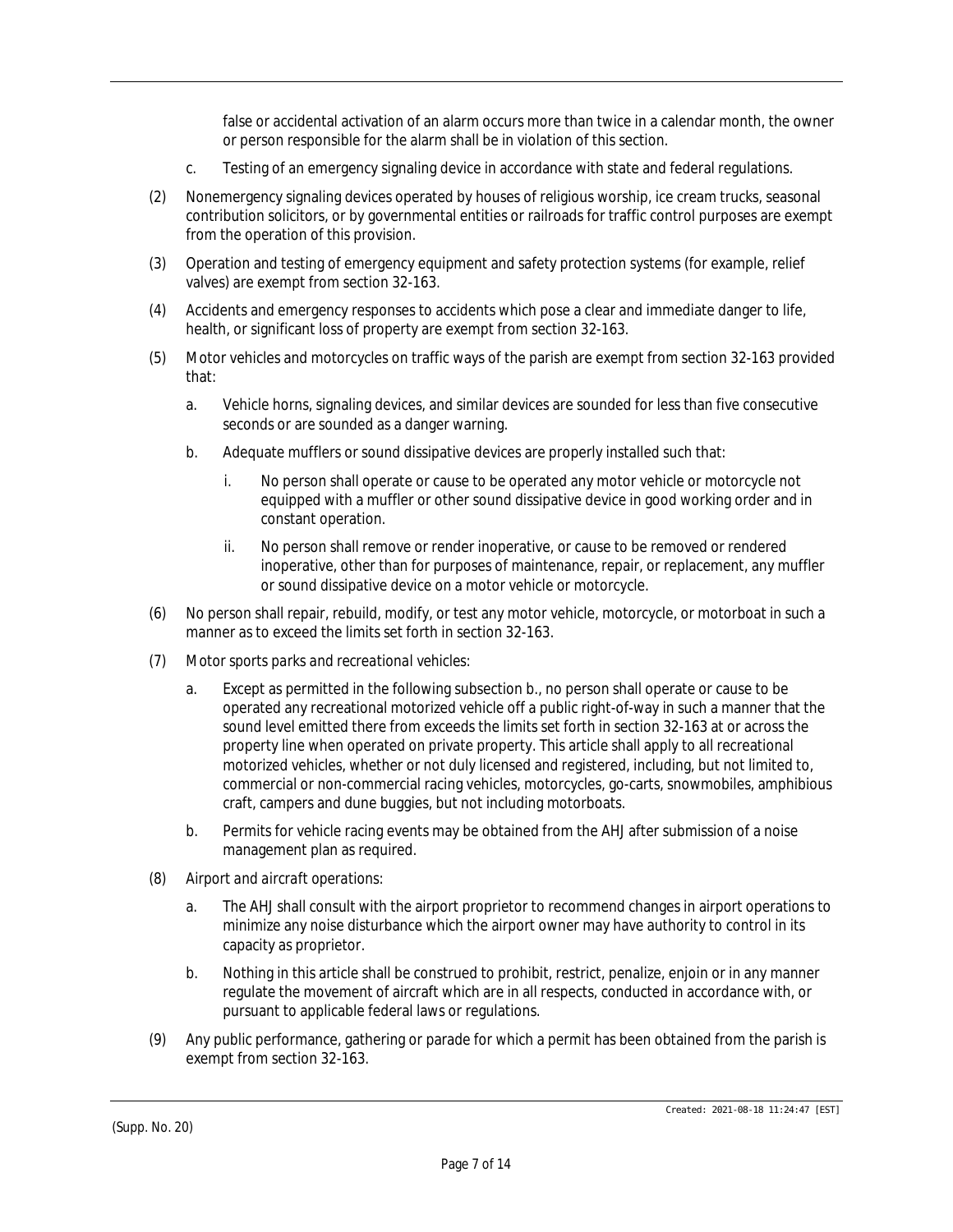- (10) Outdoor school and playground activities are exempt from section 32-163. Reasonable activities conducted on public playgrounds and public or private school grounds, which are conducted in accordance with the manner in which such spaces are generally used, including but not limited to, school athletic and school entertainment events.
- (11) *Power tools:*
	- a. Commercial and industrial use of power tools and landscaping and yard maintenance equipment, excluding emergency work, shall not be operated on or within 250 feet of a regulated receiver between the hours of 7:00 p.m. and 7:00 a.m. on weekdays, or between the hours of 7:00 p.m. and 9:00 a.m. on weekends or federal holidays, unless such activities can meet the limits set forth in section 32-163. All motorized equipment used in these activities shall be operated with a muffler. At all other times, the limits set forth in section 32-163 do not apply.
	- b. Non-commercial or non-industrial use of power tools and landscaping and yard maintenance equipment shall not be operated between the hours of 8:00 p.m. and 8:00 a.m., unless such activities can meet the applicable limits set forth in section 32-163. All motorized equipment used in these activities shall be operated with a muffler. At all other times, the limits set forth in section 32-163 do not apply.
- (12) Construction and demolition activity, excluding emergency work, shall not be performed between the hours of 7:00 p.m. and 7:00 a.m. on weekdays, or between the hours of 7:00 p.m. and 9:00 a.m. on weekends and federal holidays, unless such activities can meet the limits set forth in section 32-163. All motorized equipment used in construction and demolition activity shall be operated with a muffler. At all other times, the limits set forth in section 32-163 do not apply to construction and demolition activities.
- (13) Repairs or excavations of bridges, streets or highways by or on behalf of the parish, State of Louisiana, or the federal government, are exempt from limits set forth in section 32-163 between the hours of 7:00 p.m. and 7:00 a.m., when public welfare and convenience renders its impractical to perform the work between 7:00 a.m. and 7:00 p.m.
- (14) Any government or utility construction or maintenance activities are exempt from section 32-163.
- (15) Personal or commercial vehicular music amplification or reproduction equipment shall not be operated in such a manner that it is plainly audible at a residential property line between the hours of 10:00 p.m. and 8:00 a.m.
- (16) Personal vehicular music amplification equipment shall not be operated in such a manner as to be plainly audible at a distance of 50 feet in any direction from the operator.
- (17) Self-contained, portable, hand-held music or sound amplification or reproduction equipment shall not be operated on a public space or public right-of-way in such a manner as to be plainly audible at a distance of 50 feet in any direction from the operator between the hours of 8:00 a.m. and 10:00 p.m. Between the hours of 10:00 p.m. and 8:00 a.m., sound from such equipment shall not be plainly audible by any person other than the operator.
- (18) Significant noise generators (SNG) shall submit a noise management plan (NMP) for approval by the parish. Significant noise generators are those land uses that are known or may reasonably be expected to generate noise upon adjacent properties that exceeds the limits set forth in section 32-163, and may include but are not limited to oil and gas industry sites (e.g. wells heads, compressor stations, refineries, etc.), motor sports parks, machine shops, industrial plants, etc.
	- a. No SNG shall create any noise that exceeds the limits set forth in section 32-163 subject to applicable exemptions in section 32-164.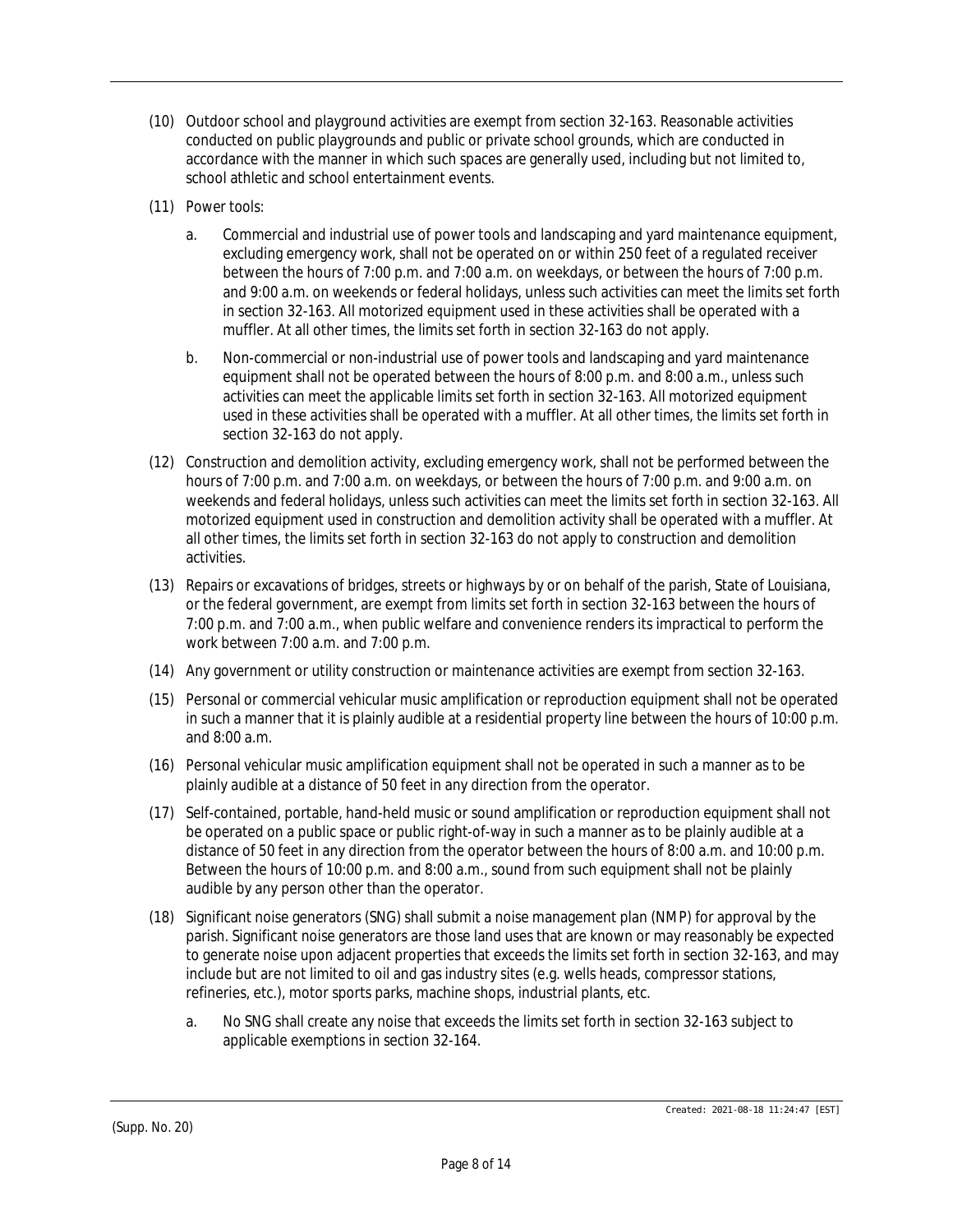- b. Prior to the issuance of a SNG permit and the commencement of operations, the operator shall submit a noise management plan (NMP), approved by the AHJ, detailing how the equipment, structures, site plan, and proposed activities on site complies with the maximum permissible sound levels of this article. Refer to the parish's noise management plan guidance document for specific information. At a minimum, the noise management plan must:
	- i. **Identify operation noise impacts;**
	- ii. Provide documentation establishing the background sound level prior to construction. A noise survey must be conducted in accordance with section 32-165 for the nearest or most impacted property. Once a noise survey has been reviewed and approved by the AHJ, the established background sound level will apply to all future development until another noise survey is approved by the AHJ.; and
	- iii. Detail how the impacts will be mitigated. In determining noise mitigation, specific site characteristics shall be considered, including but not limited to the following:
		- a) Location and acoustic characteristics of all noise sources that have the potential to exceed the limits set forth in section 32-163;
		- b) Nature and proximity of all adjacent development, location, and type;
		- c) Seasonal and prevailing weather patterns, including wind directions;
		- d) Vegetative cover on or adjacent to the site; and
		- e) Topography.
- c. The operator shall be responsible for verifying compliance with this article and the noise management plan after the installation of the noise generation equipment.
- d. The sound level meter used in conducting noise evaluations shall be in accordance with section 32-165.
- e. Noise mitigation equipment, structures, products, and materials or other alternate methods as approved by the AHJ may be used to ensure compliance.
- f. The AHJ may require continuous monitoring for up to 72 hours, or for such duration as the SNG is able to demonstrate is representative of the maximum sustained noise generation conditions, to ensure compliance with the noise limits of this article when the SNG is in within 1,000 feet of a regulated receiver. In the event of complaints, additional measurements may be required upon notification to proceed by the AHJ. A minimum measurement period should be sufficient to ensure that the sound levels measured are typical of the source of interest but in no event should the duration of the measurement period be less than 15 minutes, unless the duration or duty cycle of the sound source under observation is less than 15 minutes. The cost of such monitoring shall be borne by the operator of the SNG.
- g. If a complaint is received by either the operator or the parish from any regulated receiver, the operator shall, within 24 hours of notice of the complaint and upon notification to proceed by the AHJ, continuously monitor for up to 72-hour period the exterior sound level generated to ensure compliance. At the request of the AHJ, the operator shall monitor the exterior sound level at the source of the complaint. A minimum measurement period should be sufficient to ensure that the sound levels measured are typical of the source of interest but in no event should the duration of the measurement period be less than 15 minutes, unless the duration or duty cycle of the sound source under observation is less than 15 minutes. The cost of such monitoring shall be borne by the operator of the SNG.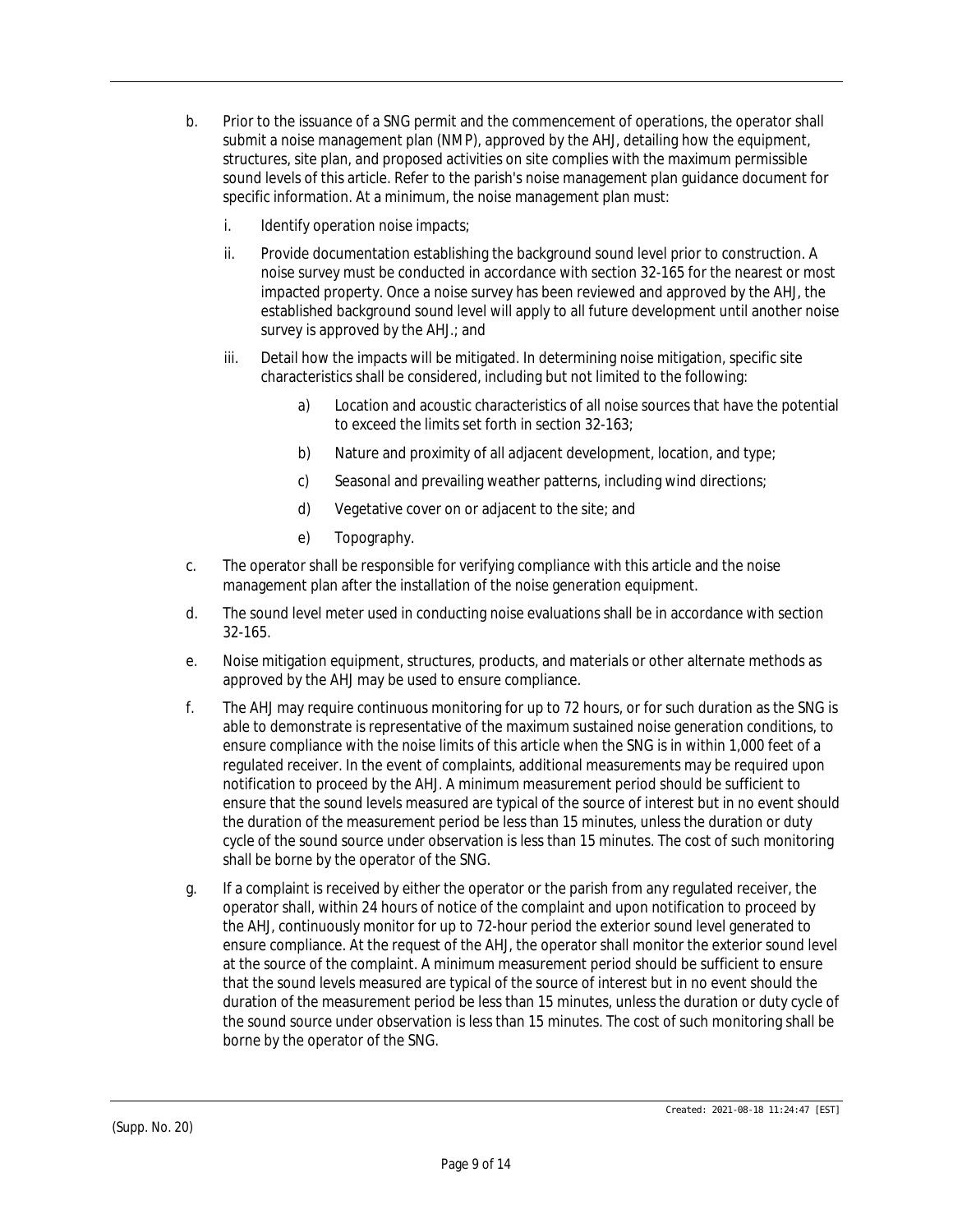- h. A citation may be immediately issued for a clear violation of the provisions of this article. However, if the operator of the SNG is in compliance with the approved noise management plan, and a violation still occurs, the operator will be given 24 hours from notice of non-compliance to correct the violation from an identified source before a citation is issued. Additional extensions of the 24-hour period may be granted in the event that the source of the violation cannot be identified after reasonable diligence by the operator or if the mitigation efforts require additional time for investigation and implementation.
- (19) *Oil and gas wells:* In addition to the requirements listed for "Significant noise generators" in section 32- 164.
	- a. All workover operations shall not be performed between the hours of 7:00 p.m. and 7:00 a.m. on weekdays, or between the hours of 7:00 p.m. and 9:00 a.m. on weekends and federal holidays, unless the operator demonstrates through a NMP that such activities can meet the limits set forth in section 32-163. Heavy vehicles associated with workover operations may not operate in residential areas between the hours of 7:00 p.m. and 7:00 a.m. on weekdays, or between the hours of 7:00 p.m. and 9:00 a.m. on weekends and federal holidays.
	- b. The exterior sound level generated by the drilling, redrilling or other operations of all gas wells located within 1,000 feet of a regulated receiver shall be continuously monitored for up to 72 hours, or for such duration as the SNG is able to demonstrate is representative of the maximum sustained noise generation conditions, to ensure compliance with the noise limits of this article. The cost of such monitoring shall be borne by the operator. If a complaint is received by either the operator or the parish from any regulated receiver, the operator shall, within 24 hours of notice of the complaint and upon notification to proceed by the AHJ, continuously monitor for up to 72-hour period the exterior sound level generated by the drilling, redrilling or other operations to ensure compliance. At the request of the AHJ, the operator shall monitor the exterior sound level at the source of the complaint. A minimum measurement period should be sufficient to ensure that the sound levels measured are typical of the source of interest but in no event should the duration of the measurement period be less than 15 minutes, unless the duration or duty cycle of the sound source under observation is less than 15 minutes. The cost of such monitoring shall be borne by the operator of the SNG.
- (20) *Loudspeakers/public address systems:*
	- a. No person or entity shall cause, allow, or permit for any purpose any loudspeaker, public address system, or similar device that produces, reproduces, or amplifies sound, such that the sound there from exceeds the levels stated in section 32-163 relative to the receiving property type without first obtaining a permit to do so. The permit shall be granted only for the amplification of music or human speech, or both. The permit:
		- i. May be obtained by making application to the parish.
		- ii. Requires payment of a \$10.00 fee for the administrative costs of issuing the permit or a sworn statement of inability to pay the fee.
		- iii. Is valid for one 14-hour period between the hours of 8:00 a.m. and 10:00 p.m.
		- iv. Shall not be issued to the same or any other person or entity for the same location more than twice during any 30-day period. In the case of a sound truck, location shall relate to the area traversed by the truck in one day.
		- v. Shall not authorize, allow, or otherwise permit the production, reproduction, or amplification of sound that exceeds 65 dBA when measured from the property line of the nearest receiving property.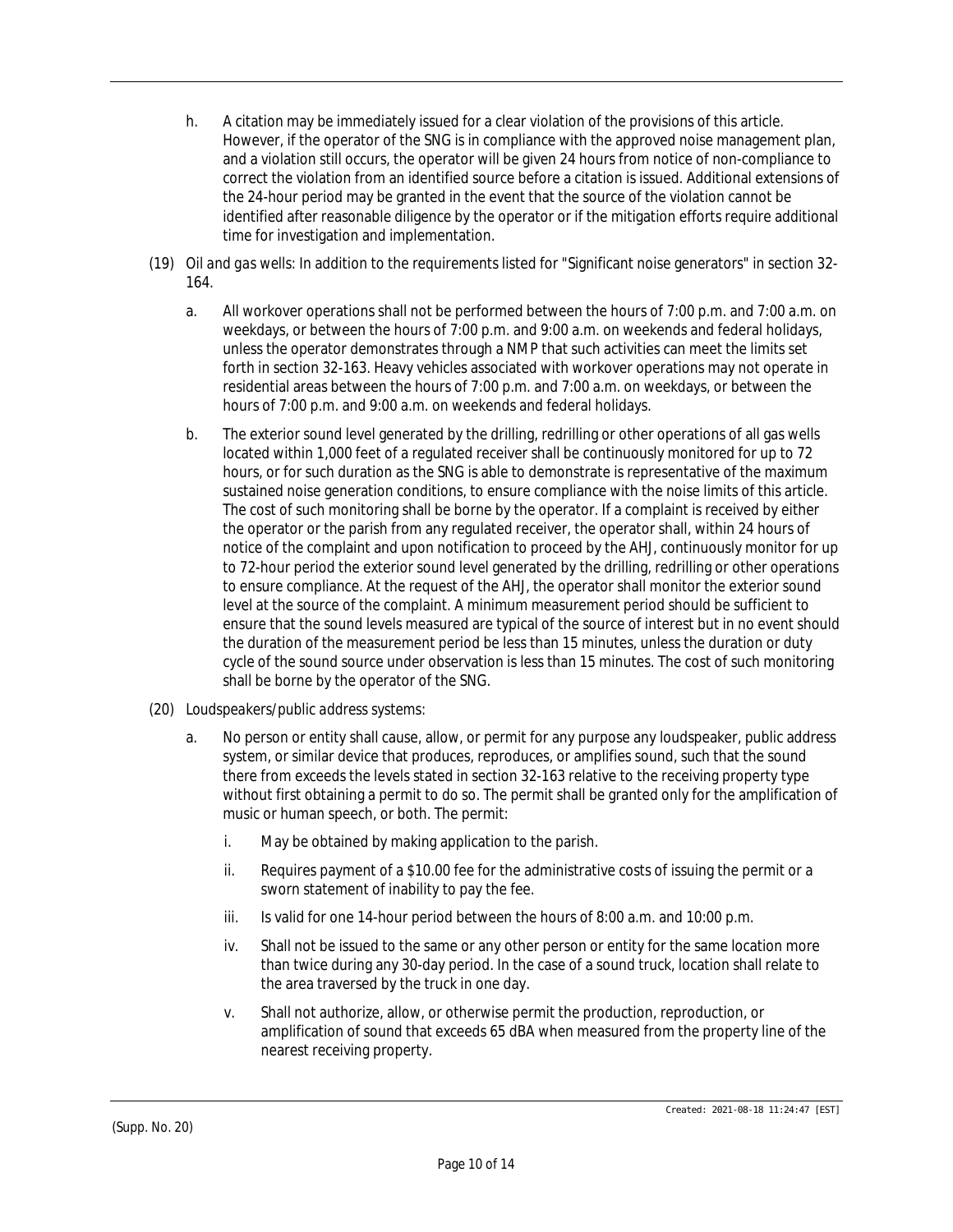- vi. Requires an application containing the following information:
	- a) The date of the application and the date and hours for which the permit is requested.
	- b) The name and address of the applicant.
	- c) The name and address of the person who will have charge of the sound amplifying equipment.
	- d) The purpose for which the sound equipment will be used.
	- e) The address and a description of the location where the sound equipment will be used.
	- f) A description of the type of sound amplifying equipment to be used.
- (21) Lawful discharge of firearms.
- (22) *Permits for variance:*
	- a. Any person who owns or operates any noise source may apply to the parish for a variance from one or more of the provisions of this article.
	- b. Applications for a permit of variance shall supply information including, but not limited to:
		- i. The nature and location of the noise source for which such application is made.
		- ii. The reason for which the permit of variance is requested.
		- iii. The level of noise at the nearest or most impacted receiver that will occur during the period of the variance.
		- iv. The section or sections of this article for which the permit of variance shall apply.
		- v. A description of interim noise control measures to be taken for the applicant to minimize noise and the impacts occurring therefrom.
		- vi. A specific schedule of the noise control measures that shall be taken to bring the source into compliance with this article within a reasonable time should the source continue after the variance period.
	- c. Applicants must bear the cost of a third-party review of their application by a qualified professional in environmental noise; the recommendation of the third-party review will be advisory to the parish authority.
	- d. No variance shall be approved unless the applicant presents adequate proof that:
		- i. Sound levels occurring during the period of the variance will not constitute a danger to public health.
		- ii. Compliance with the article would impose an unreasonable hardship on the applicant without equal or greater benefits to the public.
	- e. In making the determination of granting a variance, the Caddo Parish Commission shall consider the following factors:
		- i. The character and degree of injury to, or interference with, the health and welfare or the reasonable use of property that is caused or threatened to be caused.
		- ii. The social and economic value of the activity for which the variance is sought.
		- iii. The ability of the applicant to apply the best practical noise control measures.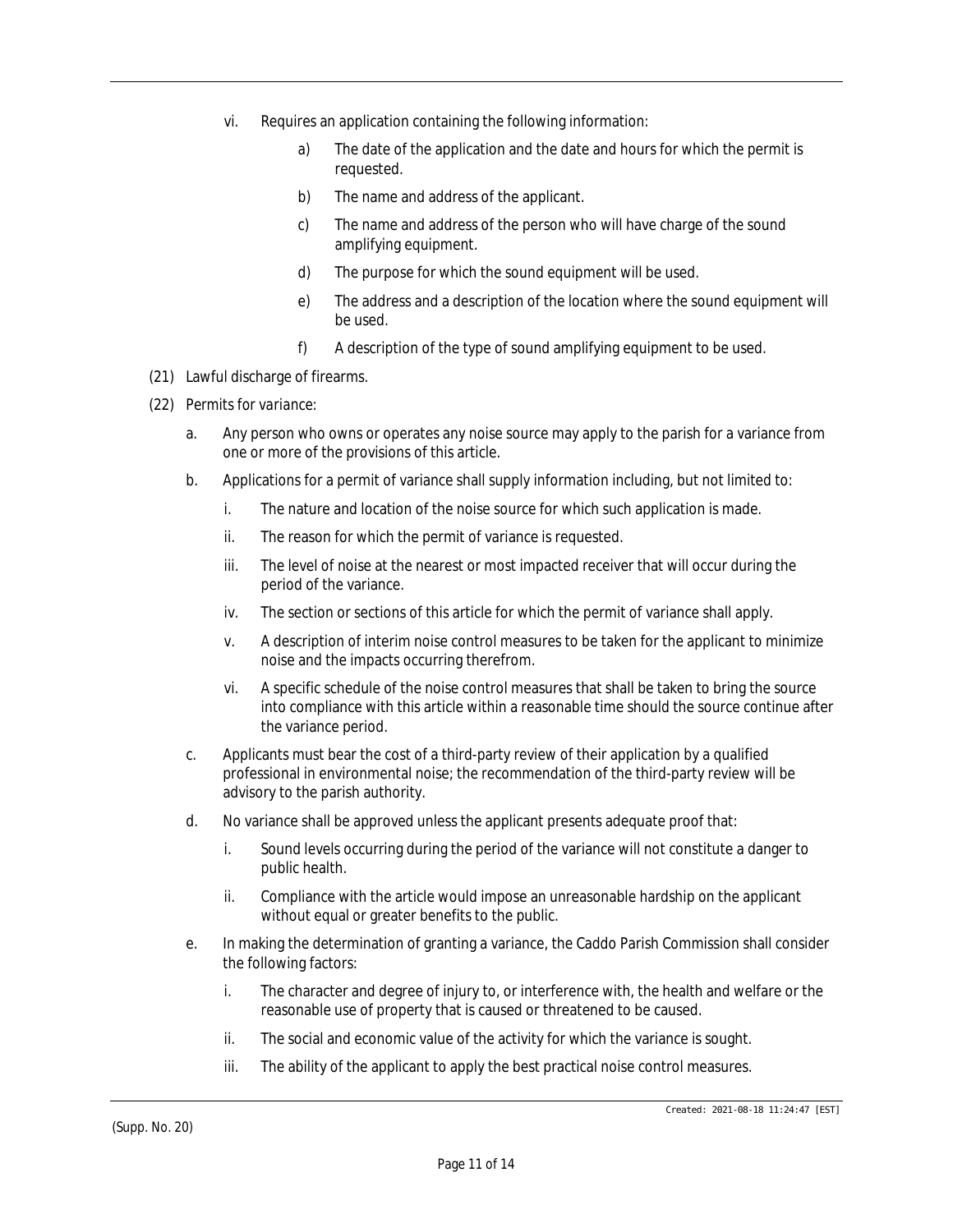- f. If approved for a variance, the party responsible for the noise source must inform the potentially impacted recipients of the duration and nature of the noise.
- g. If approved for a variance, the Caddo Parish Commission shall determine the duration of the permit.
- h. A copy of the permit of variance must be kept on file by the parish.
- i. Failure to supply the information required by the Caddo Parish Commission shall be cause for rejection of the application.
- j. applications for variances of an emergency nature may be acted upon by noise control officers. If granted, such variances shall not exceed 30 days duration.

(Ord. No. 5072, § 32-24, 3-3-2011)

### **Sec. 32-165. Procedures for measuring noise.**

(a) Testing shall be conducted in accordance with methods set forth hereinafter, and expanded in greater detail in the parish's noise measurement procedures guidance document. Alternative methods, procedures, or instruments may be used subject to approval and conditions prescribed by the AHJ. The AHJ may itself employ such alternatives when warranted by test conditions or other circumstances.

*Acceptable measurement methods:*

- (b) Measurements shall be conducted by the NCO or other qualified professional in environmental noise in accordance with methods set forth hereinafter.
- (c) Operating conditions of the noise source during the measurement will vary based on the noise source of interest. Insofar as practicable, measurements shall be conducted under representative conditions to those that initiated the investigation. Relevant operational conditions may include but are not limited to typical, design, maximum, and fluctuating conditions.
- (d) If short-term background sounds increase the monitored sound levels, the measurements should be postponed until these extraneous sounds do not increase the monitored sound levels of interest or these periods of noise should be removed during post-processing of the measurement data.
- (e) General requirements—The investigator shall, to the extent practicable, conduct all measurements in accordance with the following procedures and report related information:
	- (1) Identify all measurement equipment by manufacturer, model number, and serial number.
	- (2) Report the date, day of week, and time of day.
	- (3) Identify all sources contributing sound to the point of measurement—Characterize and localize sound sources.
	- (4) Conduct measurements at or within the property line of any affected person or entity. Report the distance and direction to the noise source in question.
		- a. For noise due to temporary activities, measurements shall be conducted at least ten feet from the receptor on the side of the receptor where the sound levels are most representative of the noise source in question.
		- b. For noise due to lasting activities, measurements shall be conducted at or within the property line as appropriate for the noise source in question.
	- (5) The measurement session should consist of three individual measurement periods. A minimum measurement period should be sufficient to ensure that the sound levels measured are typical of the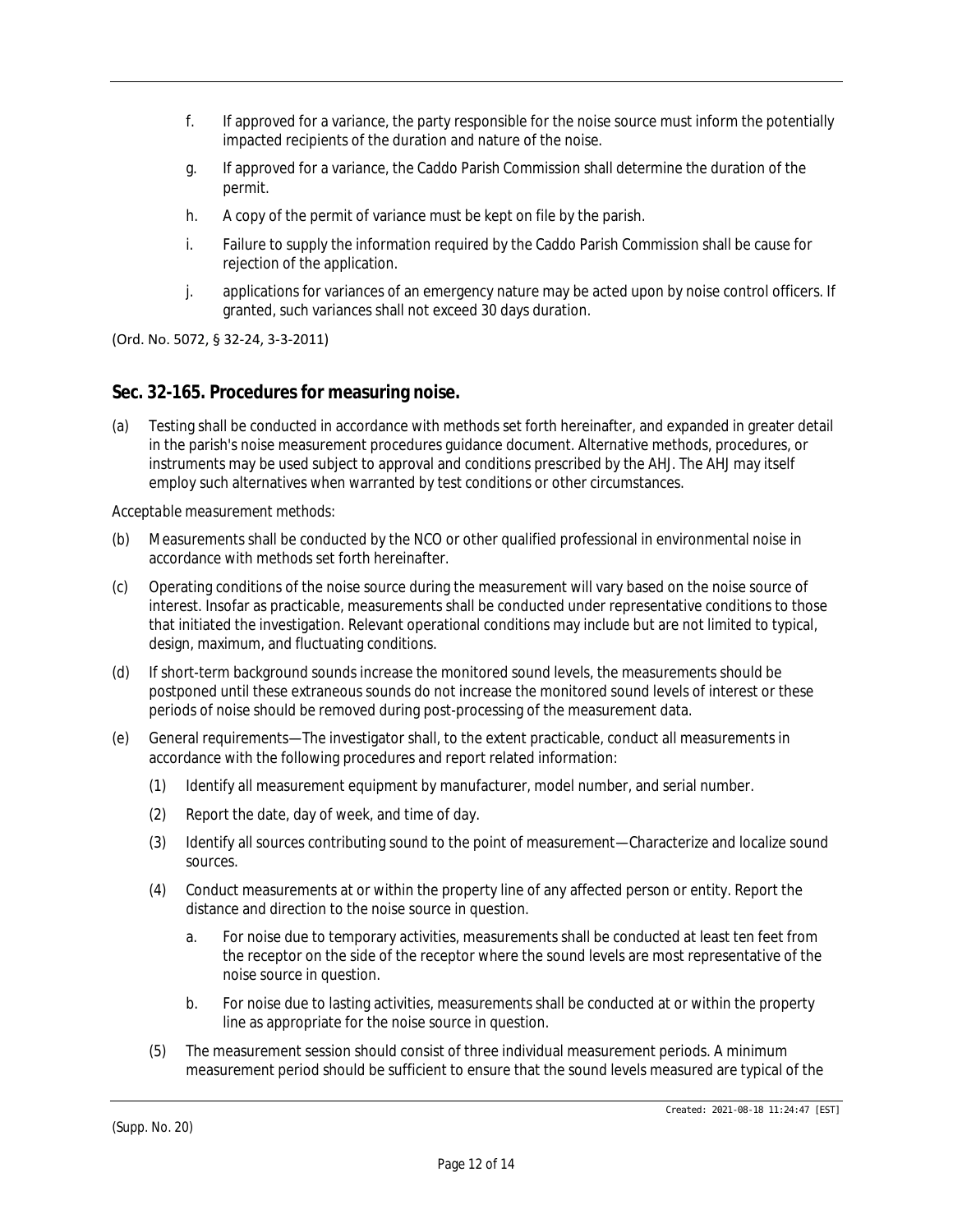source of interest but in no event should the duration of the measurement period be less than five minutes, unless the duration or duty cycle of the sound source under observation is less than five minutes.

- (6) Background sound level measurements intended for the purpose of planning or permitting shall be conducted for a minimum measurement period of three consecutive days (72 consecutive hours) and include at least 24 hours during either Saturday or Sunday. Measurements must be processed to eliminate the contributions of short-term background sounds as identified in section 32-165.
- (7) Calibrate the measuring device before and after each series of readings. Report calibration results.
- (8) Report environmental conditions during measurements including wind speed and direction.
- (9) Describe relevant source operational condition(s).
- (10) Outdoor sound measurements made under the following conditions shall not be used to determine compliance:
	- a. Measurements without a wind screen properly attached to the measuring device.
	- b. Measurements when the wind speed exceeds 11 miles per hour (including gusts).
	- c. Measurements under any condition which allows the measuring device to become wet, such as rain, snow, or condensation.
	- d. When the ambient temperature is below 14 degrees F (-10 degrees C) or above 122 degrees F (50 degrees C).
		- i. Background sound level measurement values to be reported:
			- a) For the purpose of compliance, report the A-weighted, time-interval equivalent 15 minute sound pressure level, L  $_{Aeq\ 15min}$  measured in accordance with section 32-165.
			- b) For the purpose of planning or permitting, report the A-weighted, time-interval equivalent three-day sound pressure level, L Aeq3day, after the measurements have been processed for removal of short-term background sounds and measured in accordance with section 32-165.
- (f) *Measurement instrumentation.*
	- (1) The sound level meter must be able to measure the continuous energy equivalent sound level of steady, intermittent, and fluctuating sources. Any instrument used for sound pressure level measurement must be able to measure A-weighted sound pressure levels with a slow, exponential time-averaging setting and meet requirements for a Type 1 sound level meter as specified in the American National Standards Institute specifications for sound level meters (ANSI S1.4-1983 (R2006)), or the latest approved revision thereof.
	- (2) To investigate impulsive noise limits, the sound level meter must be able to measure A-weighted sound pressure levels with a fast, exponential time-averaging setting.
	- (3) To investigate the presence of tonal components, the sound level meter must be able to measure onethird octave band sound pressure levels. The meter must meet the minimum technical specification in the American National Standards Institute (ANSI) publication S1.11-2004 or latest revision for Class 2 filter sets.
	- (4) The calibrator must meet the requirements for ANSI S1.40-2006 or latest revision.
	- (5) The sound level meter must be recalibrated at least every two years and the field calibrator must be recalibrated at least once per year by the manufacturer or by a laboratory accredited for such